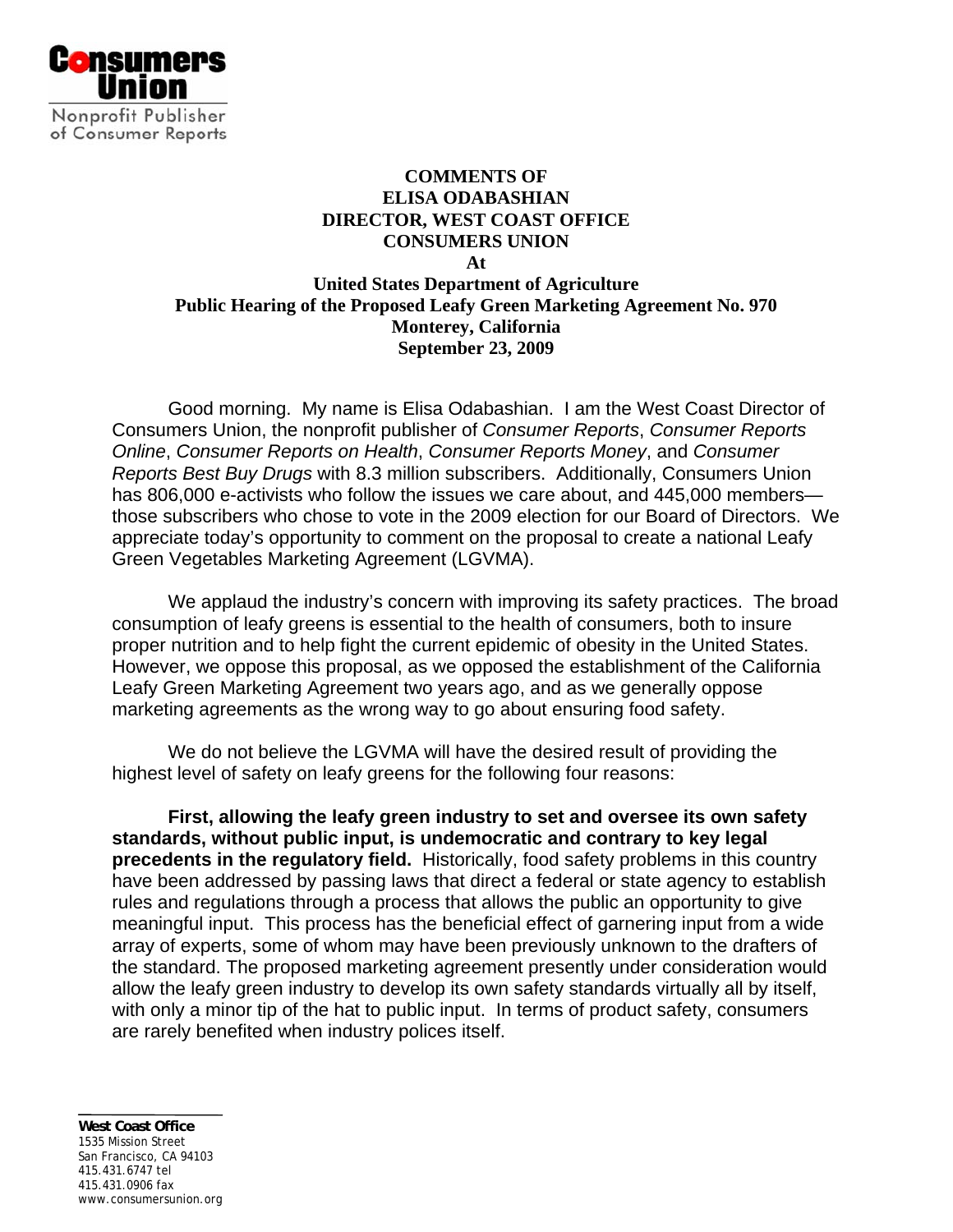While the Secretary of Agriculture would be required to put the safety standards developed by the primarily industry-led Administrative Committee out for public notice and comment, we believe that public input at this late stage in the process of developing safety standards would be unlikely to affect meaningful change. Furthermore, the proposal does not lay out what exactly would be reviewed or for how long.

 The proposed LGVMA would set up an Administrative Committee, a Technical Review Board, and a Marketing Review Board to propose food safety standards to the Secretary of Agriculture, oversee the implementation of safety standards, and promote itself to the public, all of which would be overwhelmingly made up of and chosen by industry representatives. The 23-member Administrative Committee would include only one public representative, and that one chosen by the leafy green industry. The 14 member Technical Review Board would include five industry representatives, five food safety experts from agriculture schools—all of whom would be selected by industry and one representative each from USDA, EPA and two from FDA—not an independent, non-governmental, food safety consumer representative in the bunch. The nine-member Market Review Board, tasked with advising on how to "maximize consumer confidence through market acceptance and recognition of the program," would also be made of and/or chosen by industry, including the three consumer representatives, none of whom would have any say about safety standards. This latter committee reminds us that part of USDA's charge is the promotion of the industry, and for that reason, it is neither wholly independent nor the most appropriate overseer of leafy green safety.

 From a consumer perspective, it is obvious that there is no way to ensure that safety standards are "science-based, scalable and regionally applicable" when they are being developed by committees made up of and controlled by industry, which has an inherent financial stake in reducing production costs. The proposed rule states that "the metrics would reflect Good Agricultural Practices and Good Manufacturing Practices," such as those developed by FDA. The ambiguous word "reflect" suggests that the committee can deviate from FDA's GAPs and GMPs if they so desire, possibly weakening them or changing them in ways that reflect industry needs over the needs of consumers, organic and sustainable producers, or the environment.

We have only to look at the standards developed by the larger handlers under the California Leafy Greens Marketing Agreement to see what can go wrong, from sustainable agriculture and ecological perspectives, when there is not broader public input into the development of safety standards or independent government oversight of them. A story published in the July 13<sup>th</sup> San Francisco Chronicle exposed a range of environmental problems in California. One farmer near Watsonville told of the need to create sterile buffers around his fields, with no vegetation, water or wildlife of any kind permitted. Previously, he had planted hedges of fennel and flowering cilantro around his fields to harbor beneficial insects as an alternative to pesticides. Those plants had to be ripped out. One of his fields showed evidence of deer tracks, but no evidence of plants having been eaten. He was forced to destroy all crops within 30 feet of each side of the tracks. An environmental scientist at the Central Coast Regional Water Quality Review Board spoke of demands to create 450-foot dirt buffers around fields, which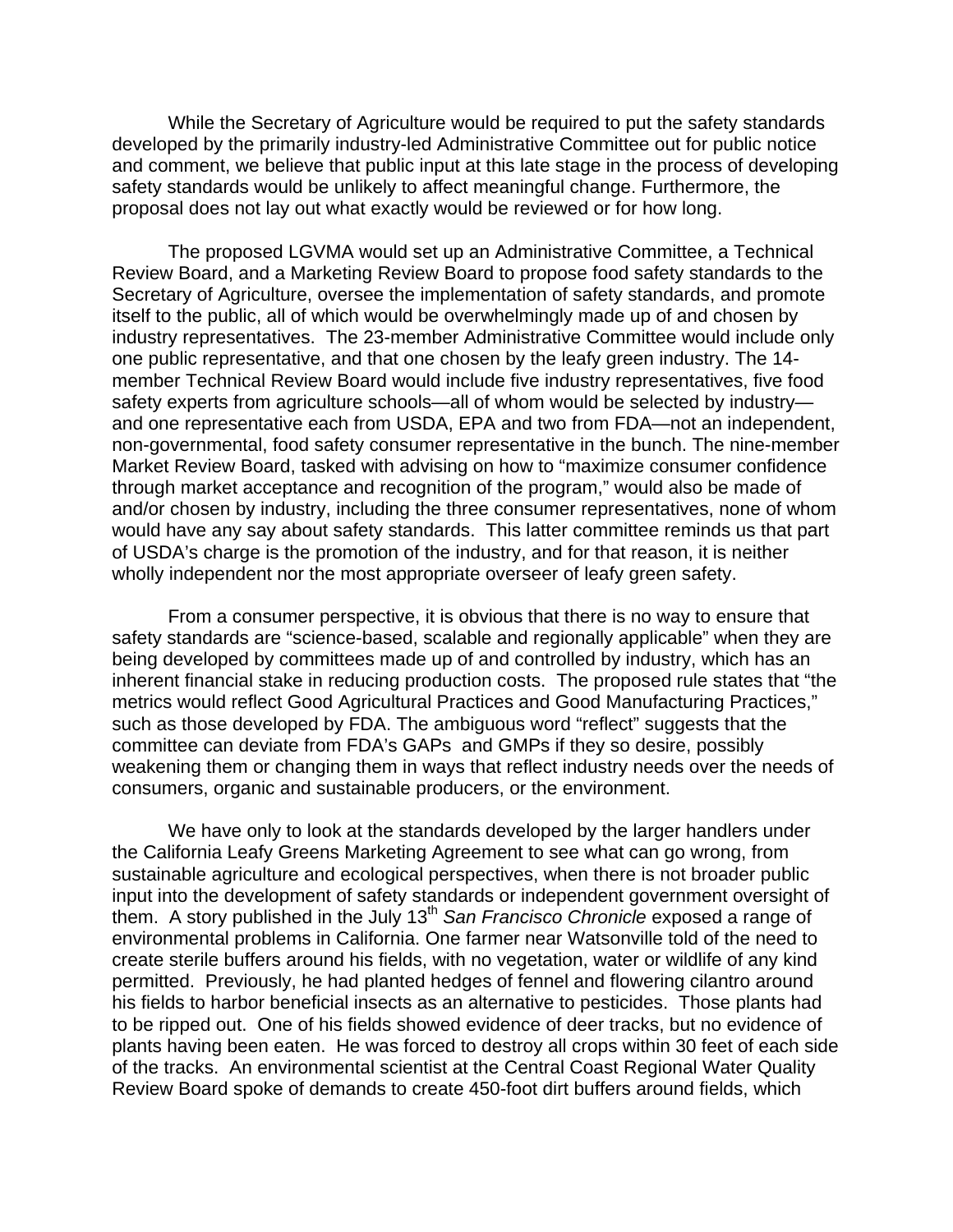removes the agencies' primary means of preventing pollution from entering streams and rivers. Other farmers were told that using ponds to recycled irrigation water was unsafe, so they were forced to bulldoze them. Another farmer, in Santa Cruz County, was told that no children younger than five-years-old could be allowed on his farm for fear of contamination from diapers. These "scorched earth tactics" do not promote farming that is sustainable, organic or ecologically rational. Furthermore, despite the existence of the LGMA in California, we continue to experience incidences of tainted leafy greens just this week there was a recall of loose spinach due to salmonella contamination. The product was grown in Salinas and distributed to several states and Canada before it was recalled.

**A second major concern for Consumers Union is that, since participation in the marketing agreement is voluntary, not all leafy green growers and processors will be covered.** Consumers cannot, therefore, be assured that all leafy greens that reach the marketplace will be as safe as possible. The Arizona Leafy Greens Marketing Agreement, for example, only covers 75% of the leafy greens produced in the state. Experts agree that government standards and enforcement of GAPs on *every* farm and GMPs and Hazard Analysis Critical Control Point (HACCP) programs at *every* processing facility are essential to maintaining the safety of leafy greens, and thereby consumer confidence and the financial health of the industry. If not all leafy greens in the marketplace are subject to these Best Practices, the door remains open for contaminated produce to reach consumers, with all the attendant negative health effects and negative publicity that incurs.

**Thirdly, we are concerned that the LGVMA may propose the use of a USDA certification mark to convey to consumers that leafy green products from those participating farms and processors are subject to Best Practices.** In essence, this approach turns safety into value added in the marketplace. Consumers have a right to expect, and government authorities must guarantee the highest level of safety for all food that enters the marketplace. Safety should not be something that consumers must search out and possibly pay extra for. Furthermore, if romaine lettuce, for example, is implicated in a future *E. coli* contamination incident, many consumers will not stop to ask whether produce has a safety seal—they will simply stop buying all romaine lettuce for a period of time. The LGVMA proposes the use of the certification mark on "bills of lading or manifests…or any other such uses recommended by the Committee and approved by the Secretary to carry out the purposes of this Agreement."

**Finally, Consumers Union is concerned that this proposal for a national marketing agreement to set safety standards for leafy greens, through a predominantly closed, industry-led process, is being considered at a time when Congress is in the midst of passing legislation that would require FDA to develop safety standards for leafy greens, through an open, public, and democratic process.** HR 2749 overwhelmingly passed the House and SB 510 is pending in the Senate. The authorization of both FDA and USDA to set and oversee leafy green safety standards will likely lead to two different and potentially conflicting sets of standards, possibly confusing and harming both consumers and industry.